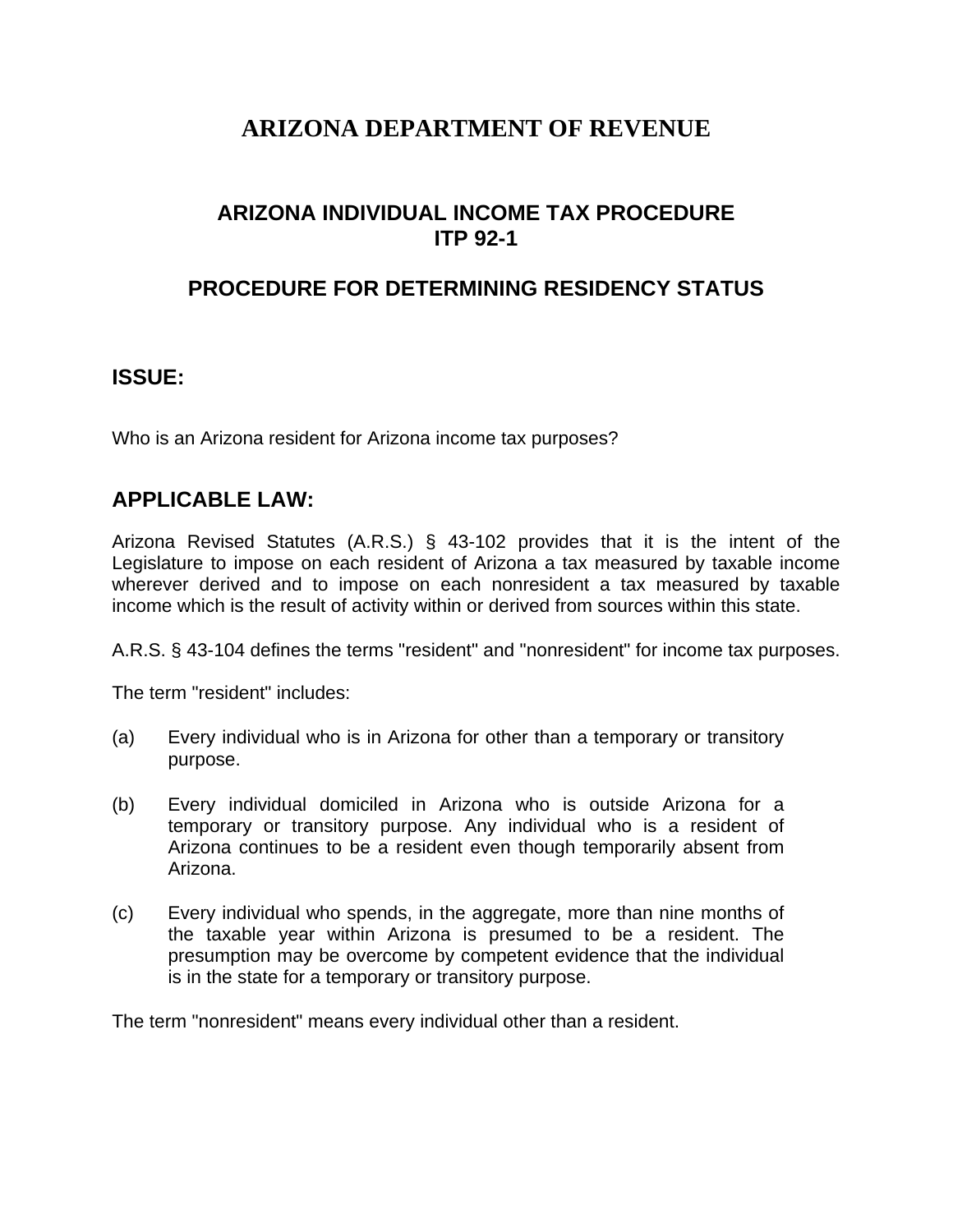# **LEGAL REFERENCES:**

Jizmejian v. Jizmejian, 16 Ariz. App. 270, 492 P.2d 1208, (1972) in which the court discusses elements of abandoning domicile in another state and establishing domicile in Arizona.

DeWitt v. McFarland, 112 Ariz. 33, 537 P.2d 20 (1975) in which the court discusses elements of abandoning domicile in Arizona and establishing domicile in another state.

### **DISCUSSION:**

For Arizona income tax purposes, A.R.S. § 43-104 defines the term "nonresident" to mean every individual other than a resident.

A.R.S. § 43-104 also defines the term "resident." This section provides that every individual who is in the state for other than a temporary or transitory purpose is a resident. There is also a presumption under Arizona law that every individual who spends, in the aggregate, more than nine months of the taxable year within the state is a resident. This presumption may be overcome by competent evidence that the individual is in the state for a temporary or transitory purpose. Arizona statutes do not define the terms "temporary" and "transitory."

Arizona law further states that an individual who is domiciled in Arizona continues to be a resident even though temporarily absent from the state. Generally, domicile is the place where an individual has his true, fixed, permanent home and principal establishment and to which he has the intention of returning whenever he is absent. The term "permanent" describes that which is not merely "temporary," or a dwelling which there is no present existing intent to give up.

Generally, domicile is presumed to follow residence. However, actual residence is only one circumstance and, therefore, this presumption is not conclusive. Domicile, once established, is presumed to continue until change is shown. The burden of proof to rebut this presumption is on the person contending to the contrary.

A new residence or domicile can be acquired only by the concurrence of an intention to establish a new residence or domicile and acts evidencing such an intention. An individual may be domiciled in another state but be a resident of Arizona for income tax purposes. In order for an individual to determine whether or not he or she is an Arizona resident for income tax purposes, the statutory definitions contained in A.R.S. § 43-104 must be applied to each individual case. Therefore, the purpose and intent of an individual's presence in or absence from Arizona, as evidenced by factual circumstances, must be examined to obtain criteria upon which to base a determination.